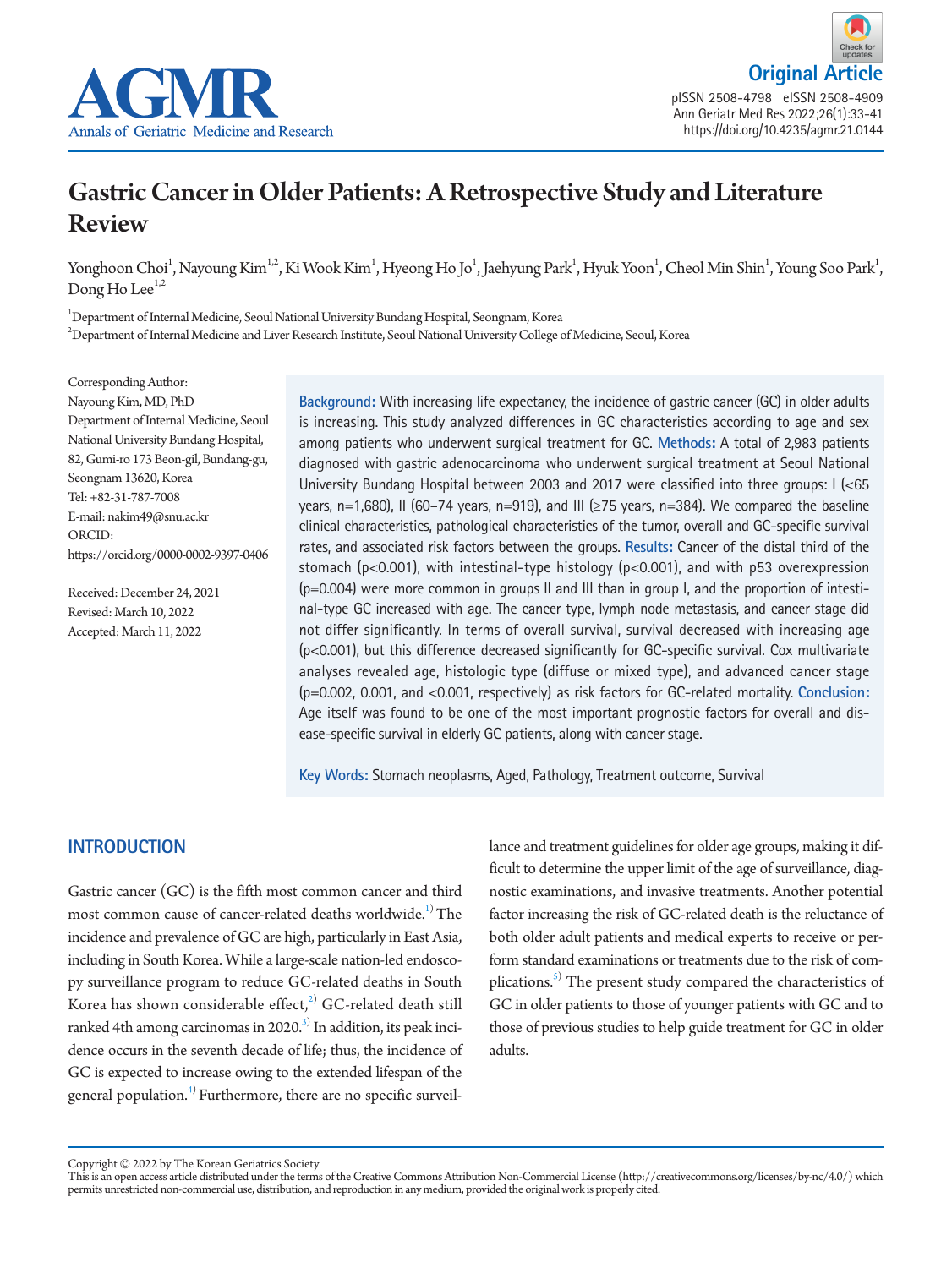## **MATERIALS AND METHODS**

#### **Study Population**

Initially, we selected 3,074 patients aged > 18 years from a prospective surgical cohort of patients who were diagnosed with gastric adenocarcinoma and underwent surgical treatment at Seoul National University Bundang Hospital (SNUBH) between 2003 and 2017. We previously reported the effects of *Helicobacter pylori* eradication treatment, p53 overexpression, and incidence of meta-chronous GC in this cohort.<sup>[6,](#page-8-0)[7\)](#page-8-1)</sup> The following patients were excluded from the present study: those with incomplete medical records or unclassified histology, those who were lost to follow-up, those with a prior history of other cancers at the time of diagnosis, and those with other inoperable diseases. Finally, we included 2,983 patients in the analysis and classified them into three groups based on age: I (young, age  $<65$  years, n = 1,680), II (early old, age 60–74 years, n = 919), and III (old, age  $\geq$  75 years, n = 384) [\(Fig. 1\)](#page-1-0). We defined old age as 65 years and older based on previously published studies. We also conducted additional analysis of patients  $\geq$  75 years of age. Since the average life expectancy is increasing, so we tried to assess the difference between the relatively young and super-aged older adults. Data such as sex, age, death (including causes of death), histologic type of cancer, and social history such as alcohol consumption, smoking, and family history of GC were collected from surgical and medical records and reviewed using the Clinical Data Warehouse. Family history was defined as at least one patient with GC among first-degree relatives. Otherwise, the patient was categorized as having no relevant family history. The presence of atrophic gastritis or intestinal metaplasia was confirmed by histological examination based on the modified Sydney Classification for endoscopic biopsy in the antrum

<span id="page-1-0"></span>

**Fig. 1.** Study flow chart. GC, gastric cancer.

and body, which was performed at the time of cancer diagnosis. If one or more of the three preoperative tests for *H. pylori* (urease breath test, rapid urease test, or histology) showed a positive result, the patient was considered *H. pylori*-positive; otherwise, they were categorized as *H. pylori*-negative. We verified the dates and causes of death of the enrolled patients through cross-review of data from the National Statistical Office.

## **Statistical Analysis**

The outcomes were overall and gastric cancer-specific survival. Student t-test and chi-square test were used for comparisons between groups. Univariate and multivariate Cox proportional hazards analyses were used to identify risk factors, and variables with p < 0.2 in the univariate analyses were used as covariates in the multivariate analysis. The Kaplan-Meier estimator method and log-rank tests were used to compare survival. Analyses were performed using IBM SPSS Statistics for Windows, version 25.0 (IBM Corp., Armonk, NY, USA). Statistical significance was set at p < 0.05. All data are available upon reasonable request from the corresponding author.

## **Ethical Considerations**

The study was reviewed and approved by the Institutional Review Board of Seoul National University Bundang Hospital (No. B-1902–523-107) and registered at clinicaltrials.gov (NCT 03978481). As this study was performed retrospectively, the IRB permitted a waiver of informed consent. All authors had access to the study data and approved the final manuscript.

## **RESULTS**

#### **Baseline Clinicopathological Characteristics**

The baseline clinicopathological features of the patients are shown in [T](#page-2-0)ables 1 and [2](#page-3-0). Of the 2,983 patients, 1,680 were aged  $<65$ years (group I), 919 were aged 65–74 years (group II), and 384 were aged ≥ 75 years (group III). A higher proportion of younger patients reported alcohol consumption and smoking (p < 0.001 for both drinking history and smoking history), as well as *H. pylori* infection (p < 0.001). Intestinal metaplasia was more common in group II than in the other groups ( $p = 0.006$ ). Sex and atrophic gastritis did not differ significantly between the groups (sex,  $p = 0.333$ ; atrophic gastritis,  $p = 0.074$ ) [\(Table 1\)](#page-2-0). Cancer of the gastric body and diffuse-type histology were more common in younger patients, and cancer of the gastric antrum and intestinal-type histology increased with age (tumor location p < 0.001 and histologic type p < 0.001, respectively). Lymph node metastasis, cancer stage, and surgical methods did not differ significantly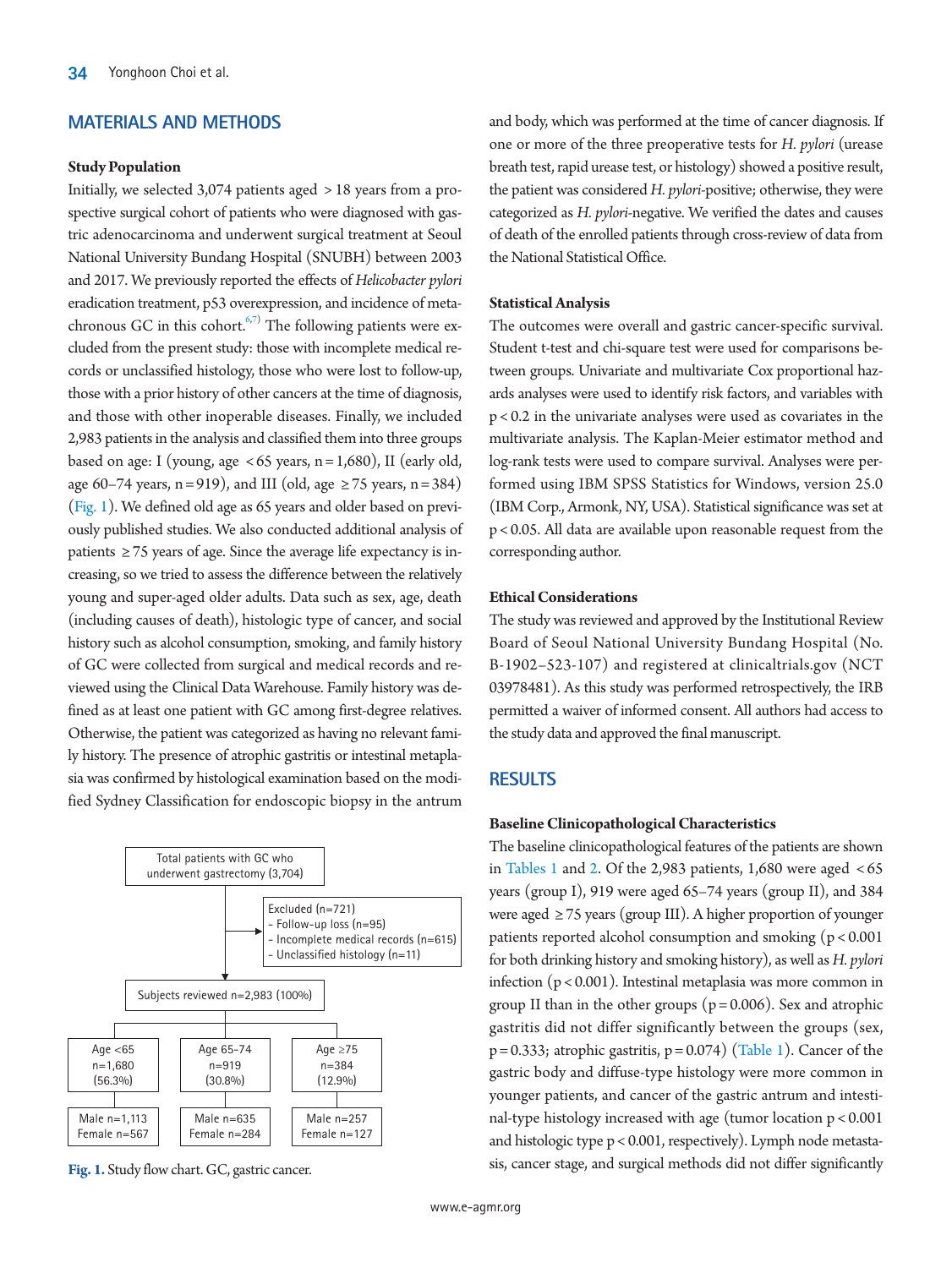<span id="page-2-0"></span>**Table 1.** Clinical characteristics of gastric cancer patients in each age group

|                                  | Group I (young, $< 65 y)$ | Group II (early old, 65-74 y) | Group III (old, $\geq$ 75 y) | p-value <sup>a)</sup> | p-valueb)  |
|----------------------------------|---------------------------|-------------------------------|------------------------------|-----------------------|------------|
| Number of patients               | 1680                      | 919                           | 384                          |                       |            |
| Sex                              |                           |                               |                              | 0.443                 | 0.333      |
| Male                             | 1,113(66.3)               | 635(69.1)                     | 257(66.9)                    |                       |            |
| Female                           | 567(33.7)                 | 284(30.9)                     | 127(33.1)                    |                       |            |
| Smoking                          |                           |                               |                              | $0.026*$              | $< 0.001*$ |
| No                               | 861 (51.3)                | 535 (58.2)                    | 249 (64.8)                   |                       |            |
| Yes                              | 819 (48.7)                | 384(41.8)                     | 135(35.2)                    |                       |            |
| Alcohol                          |                           |                               |                              | 0.093                 | $< 0.001*$ |
| $\rm No$                         | 811(48.3)                 | 565(61.5)                     | 255(66.4)                    |                       |            |
| Yes                              | 869(51.7)                 | 354(38.5)                     | 129(33.6)                    |                       |            |
| Family history of gastric cancer |                           |                               |                              | $0.015*$              | $0.019*$   |
| No                               | 1,403(83.5)               | 735 (80.0)                    | 329 (85.7)                   |                       |            |
| Yes                              | 277(16.5)                 | 184(20.0)                     | 55(14.3)                     |                       |            |
| H. pylori status                 |                           |                               |                              | $0.001*$              | $< 0.001*$ |
| No                               | 603(35.9)                 | 440 (47.9)                    | 224(58.3)                    |                       |            |
| Yes                              | 1,077(64.1)               | 479(52.1)                     | 160(41.7)                    |                       |            |
| Atrophic gastritis               |                           |                               |                              | 0.294                 | 0.074      |
| No                               | 1,242(73.9)               | 641 (69.7)                    | 279(72.7)                    |                       |            |
| Yes                              | 438(26.1)                 | 278(30.3)                     | 105(27.3)                    |                       |            |
| Intestinal metaplasia            |                           |                               |                              | 0.965                 | $0.006*$   |
| No                               | 989 (58.9)                | 487 (53.0)                    | 204(53.1)                    |                       |            |
| Yes                              | 691(41.1)                 | 432 (47.0)                    | 180 (46.9)                   |                       |            |

Values are presented as number (%).

a)Between young-old and old-old groups, <sup>b)</sup>among all age groups.

 $*_{p<0.05}$ .

according to age (node metastasis, p < 0.779; TNM stage,  $p = 0.471$ ; surgical method,  $p = 0.504$ ). p53 overexpression was more common in groups II and III than in group I  $(p = 0.004)$ [\(Table 2\)](#page-3-0). The results of additional analysis according to age and sex are provided in [Supplementary Table S1](#page-7-4). While females in groups II and III had more advanced cancer and lymph node metastasis than in males in groups II and III, the differences were not statistically significant. Comparisons according to tumor location showed that the incidences of cardia cancers increased with age, and associated risk factors included the presence of intestinal metaplasia and p53 overexpression. The detailed features of cardia and non-cardia cancers are described in [Supplementary Table S2.](#page-7-4)

## **Risk Factors for GC-Related Death**

Cox univariate and multivariate analyses were performed to determine the risk factors for GC-related death [\(Table 3\)](#page-4-0). In univariate analyses, older age, female sex, lack of a family history of GC, *H. pylori* negativity, advanced-stage cancer, diffuse or mixed type histology, middle- or lower-third tumor location, and lymph node metastasis were identified as potential risk factors. In multivariate analyses, the risk factors for GC-related death were old age, *H. py-* *lori* negativity, advanced-stage cancer, diffuse or mixed type histology, middle- or lower-third tumor location, and lymph node metastasis (age,  $p = 0.002$ ; *H. pylori* status,  $p = 0.025$ ; cancer type,  $p < 0.001$ ; histologic type,  $p = 0.001$ ; tumor location,  $p = 0.032$ ; node metastasis, p < 0.001, respectively).

## **Overall and Cancer-Specific Survival**

Overall survival in the three groups is shown in [Fig. 2.](#page-5-0) In terms of overall survival, we observed a statistically significant difference according to the age, with survival decreasing with increasing age  $(p < 0.001)$  [\(Fig. 2A](#page-5-0)). However, in GC-specific survival, the difference according to age decreased compared to that for overall survival, although the difference remained statistically significant  $(p = 0.008$  for group I vs. II;  $p = 0.005$  for group II vs. III; and  $p < 0.001$  for group I vs. III) [\(Fig. 2B\)](#page-5-0).

The results of additional stratification analysis according to cancer stage and sex are shown in [Supplementary Figs. S1](#page-7-4) and [S2](#page-7-4). In the stratification analysis according to GC stage, we observed age-specific differences in overall survival [\(Supplementary Fig. S1\)](#page-7-4) compared to GC-specific survival ([Supplementary Fig. S2](#page-7-4)). In particular, the differences in overall and GC-specific survival de-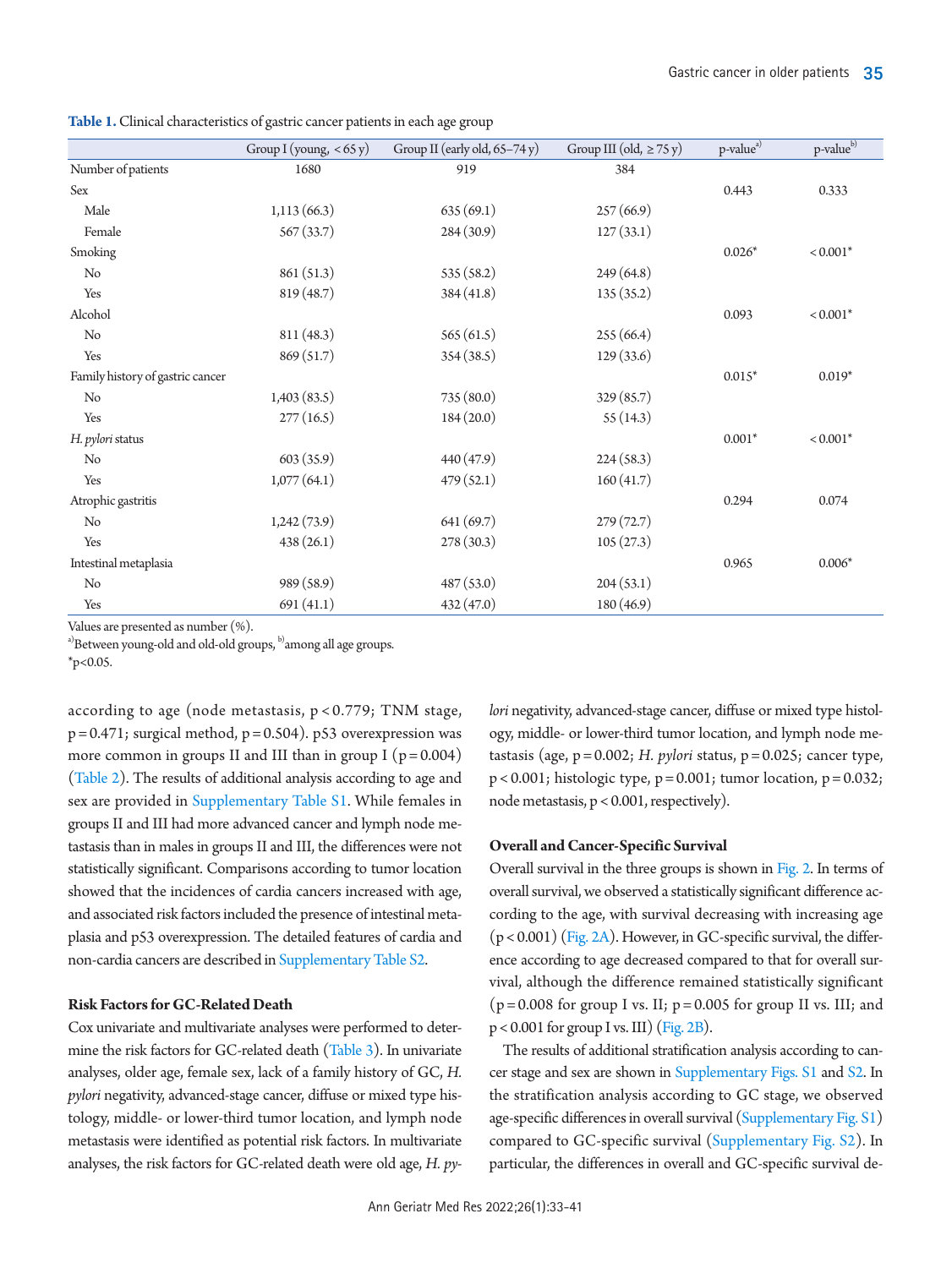<span id="page-3-0"></span>

| Table 2. Pathological characteristics of patients with gastric cancer in each age group |  |  |  |
|-----------------------------------------------------------------------------------------|--|--|--|
|                                                                                         |  |  |  |

|                                | Group I (young, $<$ 65 y) | Group II (early old, 65-74 y) | Group III (old, $\geq$ 75 y) | p-value <sup>a)</sup> | p-valueb)  |
|--------------------------------|---------------------------|-------------------------------|------------------------------|-----------------------|------------|
| Number of patients             | 1680                      | 919                           | 384                          |                       |            |
| Cancer type                    |                           |                               |                              | 0.932                 | 0.349      |
| EGC                            | 1,219(72.6)               | 644(70.1)                     | 270(70.3)                    |                       |            |
| $\rm{AGC}$                     | 461 (27.4)                | 275 (29.9)                    | 114(29.7)                    |                       |            |
| Lauren histologic type         |                           |                               |                              | 0.201                 | $< 0.001*$ |
| Intestinal                     | 856 (51.0)                | 687(74.8)                     | 300(78.1)                    |                       |            |
| Diffuse                        | 749 (44.6)                | 194(21.1)                     | 71(18.5)                     |                       |            |
| Mixed                          | 75(4.4)                   | 38(4.1)                       | 13(3.4)                      |                       |            |
| Tumor location                 |                           |                               |                              | 0.687                 | $< 0.001*$ |
| Upper                          | 36(2.1)                   | 22(2.4)                       | 19(5.0)                      |                       |            |
| Middle                         | 828 (49.3)                | 373 (40.6)                    | 131(34.1)                    |                       |            |
| Lower                          | 816(48.6)                 | 524(57.0)                     | 234(60.9)                    |                       |            |
| Surgical methods               |                           |                               |                              | 0.504                 |            |
| Subtotal gastrectomy           | 1,325(78.9)               | 712(77.5)                     | 300(78.1)                    |                       |            |
| Proximal gastrectomy           | 66(3.9)                   | 31(3.4)                       | 18(4.7)                      |                       |            |
| Pylorus-preserving gastrectomy | 10(0.6)                   | 5(0.5)                        | 1(0.3)                       |                       |            |
| Total gastrectomy              | 279(16.6)                 | 171(18.6)                     | 65(16.9)                     |                       |            |
| Node metastasis                |                           |                               |                              | 0.498                 | 0.779      |
| Negative                       | 1,245(74.1)               | 689 (75.0)                    | 281 (73.2)                   |                       |            |
| Positive                       | 435 (25.9)                | 230(25.0)                     | 103(26.8)                    |                       |            |
| Cancer stage                   |                           |                               |                              | 0.273                 | 0.471      |
| I                              | 1,310(78.0)               | 711(77.4)                     | 291 (75.7)                   |                       |            |
| $\mathbf{I}$                   | 225(13.4)                 | 129(14.0)                     | 51(13.3)                     |                       |            |
| III                            | 112(6.6)                  | 66(7.2)                       | 34(8.9)                      |                       |            |
| IV                             | 33(2.0)                   | 13(1.4)                       | 8(2.1)                       |                       |            |
| p53 overexpression             |                           |                               |                              | 0.099                 | $0.004*$   |
| Negative                       | 1,117(66.5)               | 551(60.0)                     | 249 (64.8)                   |                       |            |
| Positive                       | 563(33.5)                 | 368 (40.0)                    | 135(35.2)                    |                       |            |

Values are presented as number (%).

EGC, early gastric cancer; AGC, advanced gastric cancer.

<sup>a)</sup>Between young-old and old-old groups, <sup>b)</sup>among all age groups.

 $*_{p<0.05}$ .

pending on age were significant in stages I and II ([Supplementary](#page-7-4)  [Figs. S1A,](#page-7-4) [S1B,](#page-7-4) [S2A](#page-7-4)) but not in stages III or IV. We observed female advantage in overall survival in each age group [\(Supplemen](#page-7-4)[tary Fig. S3](#page-7-4)). In contrast, men showed advantage in GC-specific survival in all age groups [\(Supplementary Fig. S4\)](#page-7-4).

In the analyses of survival and causes of death, the GC-related mortality rates increased with age. However, deaths from diseases other than GC more significantly increased with age. The older adult groups showed more deaths from cerebrovascular and pulmonary diseases, sepsis, and multiorgan failure, compared to the younger patient group [\(Table 4\)](#page-5-1).

## **DISCUSSION**

In this study, we found that among older patients, GC was more

prevalent in the lower third of the stomach; furthermore, they also had a high rate of intestinal-type histology. Lymph node metastasis and cancer stage did not differ significantly according to age. While we observed a significant difference in overall survival according to the age at which survival decreased with increasing age, those differences decreased in GC-specific survival, suggesting that not only cancer itself but also other factors, such as comorbidities, combine to affect the prognosis of older patients with GC. We observed female advantages in overall survival and male advantages in GC-specific survival among all age groups.

Previous studies also described the characteristics of GC in older adult patients. Clinically, GC in this population occurs predominantly in men, compared to GC occurring in younger patients. Endoscopically, GC is antral dominant and often visually depressed (II-c in early GC and Borrmann type III in advanced GC). Histo-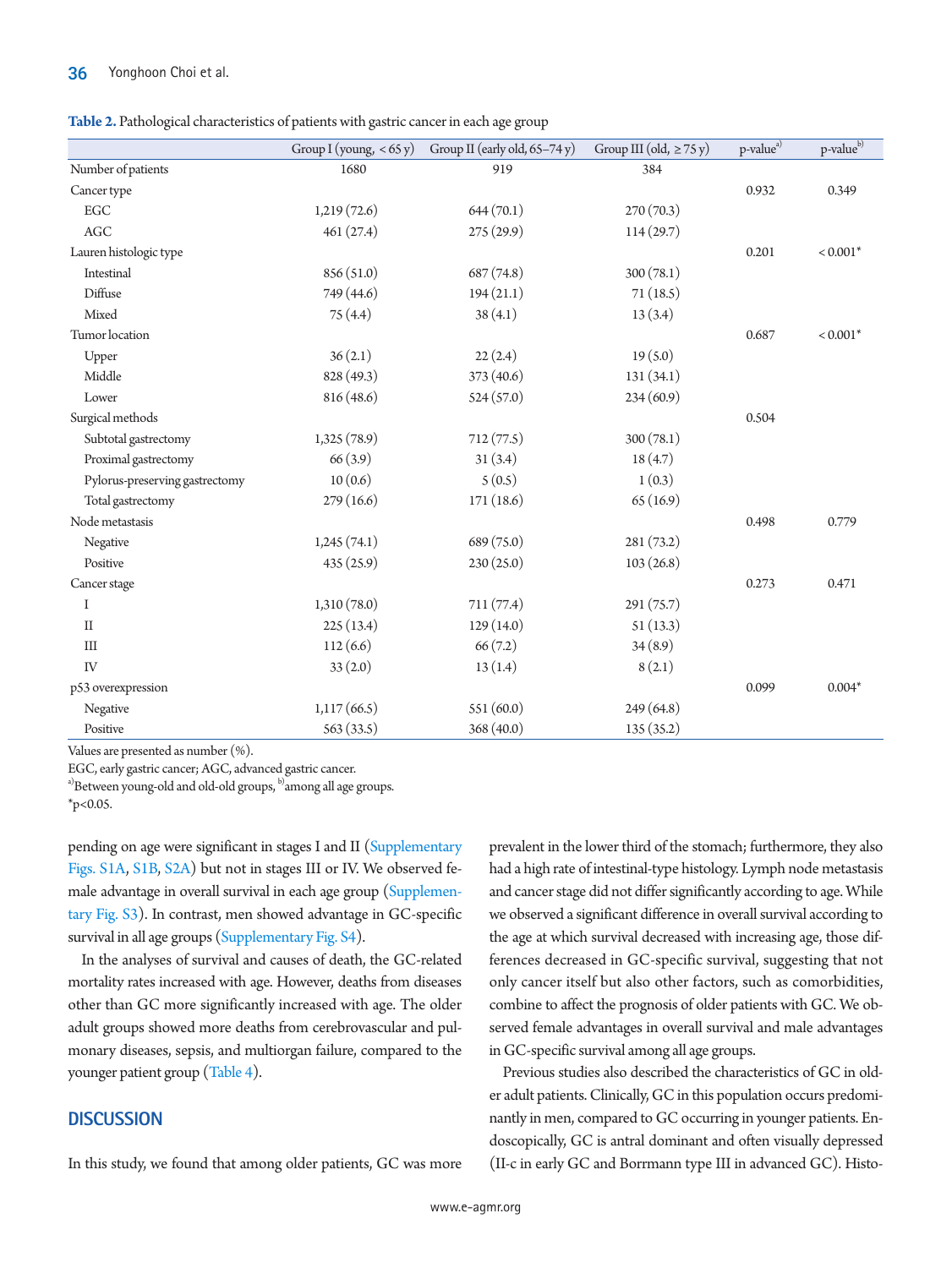# <span id="page-4-0"></span>**Table 3.** Risk factors for gastric cancer-specific death

|                                  |                      | Univariate analysis |                      | Multivariate analysis |  |
|----------------------------------|----------------------|---------------------|----------------------|-----------------------|--|
|                                  | aHR (95% CI)         | p-value             | aHR (95% CI)         | p-value               |  |
| Age $(y)$                        |                      | $< 0.001*$          |                      | $0.002*$              |  |
| <65                              | Ref                  |                     | Ref                  |                       |  |
| $65 - 74$                        | $1.50(1.11-2.03)$    |                     | $1.55(1.14-2.13)$    |                       |  |
| $\geq 75$                        | $2.46(1.67-3.61)$    |                     | $1.86(1.25 - 2.77)$  |                       |  |
| $\mbox{Sex}$                     |                      | 0.15                |                      | 0.431                 |  |
| Male                             | Ref                  |                     | Ref                  |                       |  |
| Female                           | $1.23(0.93 - 1.63)$  |                     | $1.12(0.84 - 1.50)$  |                       |  |
| Smoking                          |                      | 0.325               |                      |                       |  |
| No                               | Ref                  |                     |                      |                       |  |
| Yes                              | $1.15(0.87 - 1.51)$  |                     |                      |                       |  |
| Alcohol                          |                      | 0.995               |                      |                       |  |
| No                               | Ref                  |                     |                      |                       |  |
| Yes                              | $1.00(0.76 - 1.32)$  |                     |                      |                       |  |
| Family history of gastric cancer |                      | 0.184               |                      |                       |  |
| No                               | Ref                  |                     | Ref                  | 0.432                 |  |
| Yes                              | $0.76(0.51 - 1.14)$  |                     | $0.85(0.57-1.28)$    |                       |  |
| H. pylori status                 |                      | $< 0.001$           |                      | $0.025*$              |  |
| No                               | Ref                  |                     | Ref                  |                       |  |
| Yes                              | $0.62(0.47 - 0.82)$  |                     | $0.73(0.55 - 0.96)$  |                       |  |
| Atrophic gastritis               |                      | 0.954               |                      |                       |  |
| No                               | Ref                  |                     |                      |                       |  |
| Yes                              | $0.99(0.72 - 1.36)$  |                     |                      |                       |  |
| Intestinal metaplasia            |                      | 0.453               |                      |                       |  |
| No                               | Ref                  |                     |                      |                       |  |
| Yes                              | $0.90(0.68 - 1.19)$  |                     |                      |                       |  |
| Cancer type                      |                      | $< 0.001*$          |                      | $< 0.001*$            |  |
| EGC                              | Ref                  |                     | Ref                  |                       |  |
| $\rm{AGC}$                       | 19.67 (12.53-30.91)  |                     | $7.14(4.33 - 11.79)$ |                       |  |
| Lauren histologic type           |                      | $< 0.001*$          |                      | $0.001*$              |  |
| Intestinal                       | Ref                  |                     | Ref                  |                       |  |
| Diffuse                          | $2.18(1.63 - 2.91)$  |                     | $1.83(1.34 - 2.50)$  |                       |  |
| Mixed                            | $2.27(1.31-3.96)$    |                     | $1.30(0.74 - 2.27)$  |                       |  |
| Tumor location                   |                      | $0.003*$            |                      | $0.032*$              |  |
| Upper                            | Ref                  |                     | Ref                  |                       |  |
| Middle                           | $1.70(0.42 - 6.92)$  |                     | $1.43(0.35 - 5.86)$  |                       |  |
| Lower                            | $2.70(0.67 - 10.91)$ |                     | $2.07(0.51 - 8.39)$  |                       |  |
| Node metastasis                  |                      | $< 0.001*$          |                      | $< 0.001*$            |  |
| Negative                         | Ref                  |                     | $\operatorname{Ref}$ |                       |  |
| Positive                         | 15.33 (10.41-22.58)  |                     | $4.93(3.20 - 7.59)$  |                       |  |
| p53 overexpression               |                      | 0.477               |                      |                       |  |
| No                               | Ref                  |                     |                      |                       |  |
| Yes                              | $1.11(0.83 - 1.48)$  |                     |                      |                       |  |

EGC, early gastric cancer; AGC, advanced gastric cancer; aHR, adjusted hazard ratio; CI, confidence interval.  $*_{p<0.05}$ .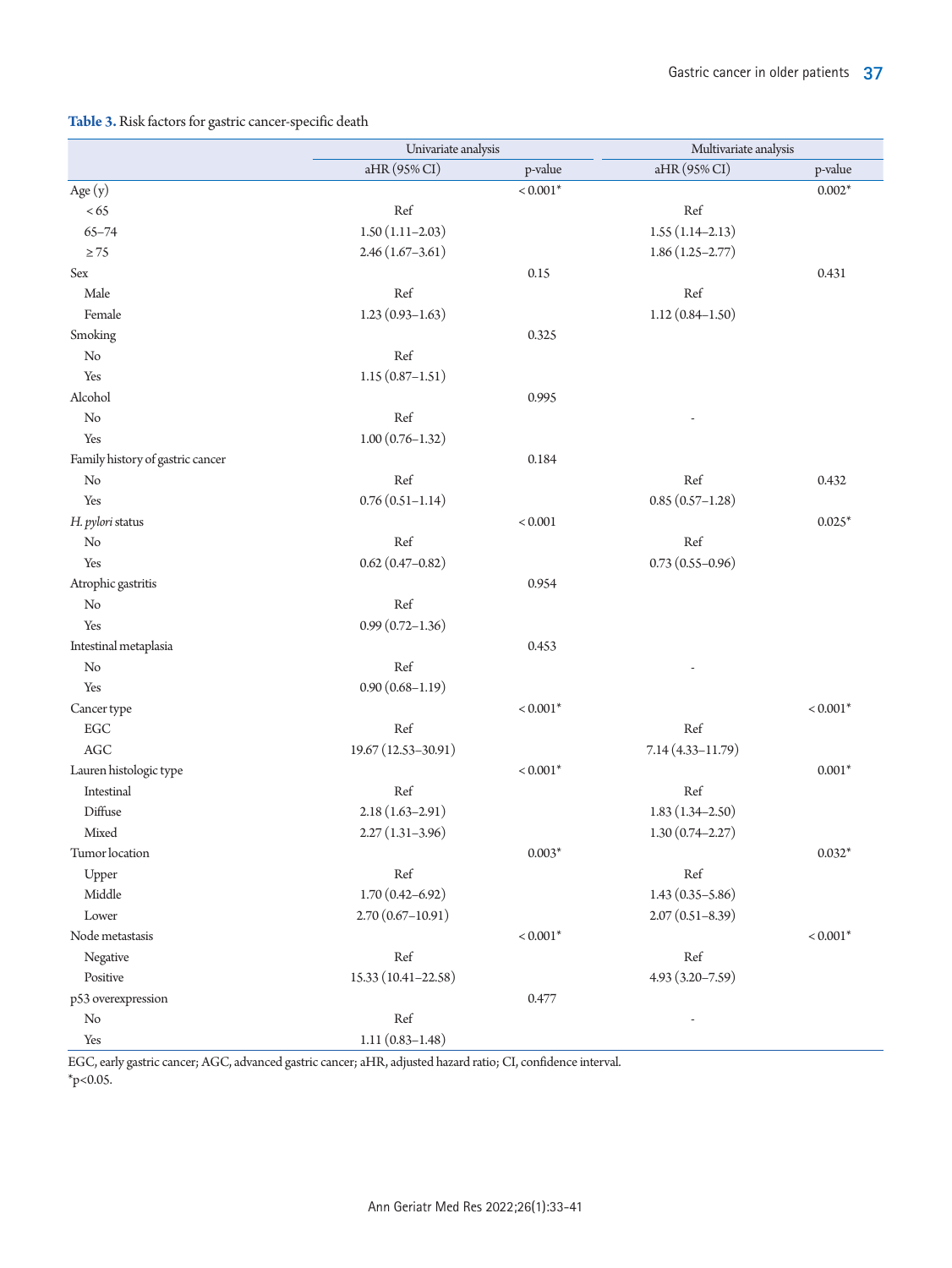<span id="page-5-0"></span>

**Fig. 2.** (A) Overall survival and (B) gastric cancer-specific survival according to age. Overall survival differs significantly with age, with survival decreasing with increasing age (p<0.001). However, the difference in gastric cancer-specific survival according to age is lower than that for overall survival, although the difference remains significant (p=0.008 for group I vs. II; p=0.005 for group II vs. III; p<0.001 for group I vs. III).

<span id="page-5-1"></span>

| Table 4. Causes of death in each age group |  |  |
|--------------------------------------------|--|--|
|--------------------------------------------|--|--|

| Death             |                           | Group I (young, $<$ 65 y)<br>$(n = 1,680)$                   | Group II (early old, 65-74 y)<br>$(n = 919)$ | Group III (old, $\geq$ 75 y)<br>$(n = 384)$ | Total          |
|-------------------|---------------------------|--------------------------------------------------------------|----------------------------------------------|---------------------------------------------|----------------|
| Total             |                           | 153(9.1)                                                     | 188 (20.5)                                   | 112(29.2)                                   | 453            |
| GC-related deaths |                           | 106(6.3)                                                     | 75(8.2)                                      | 40(10.4)                                    | 221            |
| Other causes      | Total                     | 47(2.8)                                                      | 113(12.3)                                    | 72(18.8)                                    | 232            |
|                   | Cardiovascular            | 1                                                            | $\overline{4}$                               | 4                                           | 9              |
|                   | Cerebrovascular           | $\mathbf{0}$                                                 | 11                                           | 4                                           | 15             |
|                   | Pulmonary                 | 3                                                            | 13                                           | 11                                          | 27             |
|                   | Hepatic                   | $\mathbf{0}$                                                 | 1                                            | $\mathbf{0}$                                | 1              |
|                   | Renal                     | $\mathfrak{2}$                                               | $\mathfrak{2}$                               | $\overline{2}$                              | 6              |
|                   | Sepsis/multiorgan failure | $\boldsymbol{0}$                                             | 3                                            | 5                                           | 8              |
|                   | Accident/trauma           | $\boldsymbol{0}$                                             | $\mathfrak{2}$                               | $\mathbf{0}$                                | 2              |
|                   | Suicide                   | 1                                                            | 1                                            | $\mathbf{0}$                                | $\mathfrak{2}$ |
|                   | Other malignancy          |                                                              |                                              |                                             |                |
|                   | <b>Brain</b>              | 3                                                            | 1                                            | $\mathbf{0}$                                | 4              |
|                   | Esophagus                 | $\mathfrak{2}% =\mathfrak{2}\left( \mathfrak{2}\right) ^{2}$ | 1                                            | $\Omega$                                    | 3              |
|                   | Lung                      | 6                                                            | 11                                           | 8                                           | 25             |
|                   | Colon                     | 1                                                            | 1                                            | 2                                           | $\overline{4}$ |
|                   | Small bowel               | 0                                                            | 1                                            | $\mathbf{0}$                                | 1              |
|                   | Liver                     | 1                                                            | 3                                            | 1                                           | 5              |
|                   | Hepatobiliary             | 7                                                            | 6                                            | 1                                           | 14             |
|                   | Kidney                    | $\mathbf{0}$                                                 |                                              | $\Omega$                                    | 1              |
|                   | Bladder                   | $\boldsymbol{0}$                                             | $\overline{2}$                               | $\mathbf{0}$                                | 2              |
|                   | Ovary                     | 1                                                            | $\Omega$                                     | $\Omega$                                    | 1              |
|                   | Prostate                  | 0                                                            | 1                                            | 2                                           | 3              |
|                   | Leukemia                  | 0                                                            | 3                                            | $\mathfrak{2}$                              | 5              |
|                   | Nasopharynx               | $\mathbf{0}$                                                 |                                              | $\Omega$                                    |                |
|                   | Skin                      | 0                                                            | 1                                            | 1                                           | 2              |
|                   | Unknown                   | 19                                                           | 43                                           | 29                                          | 91             |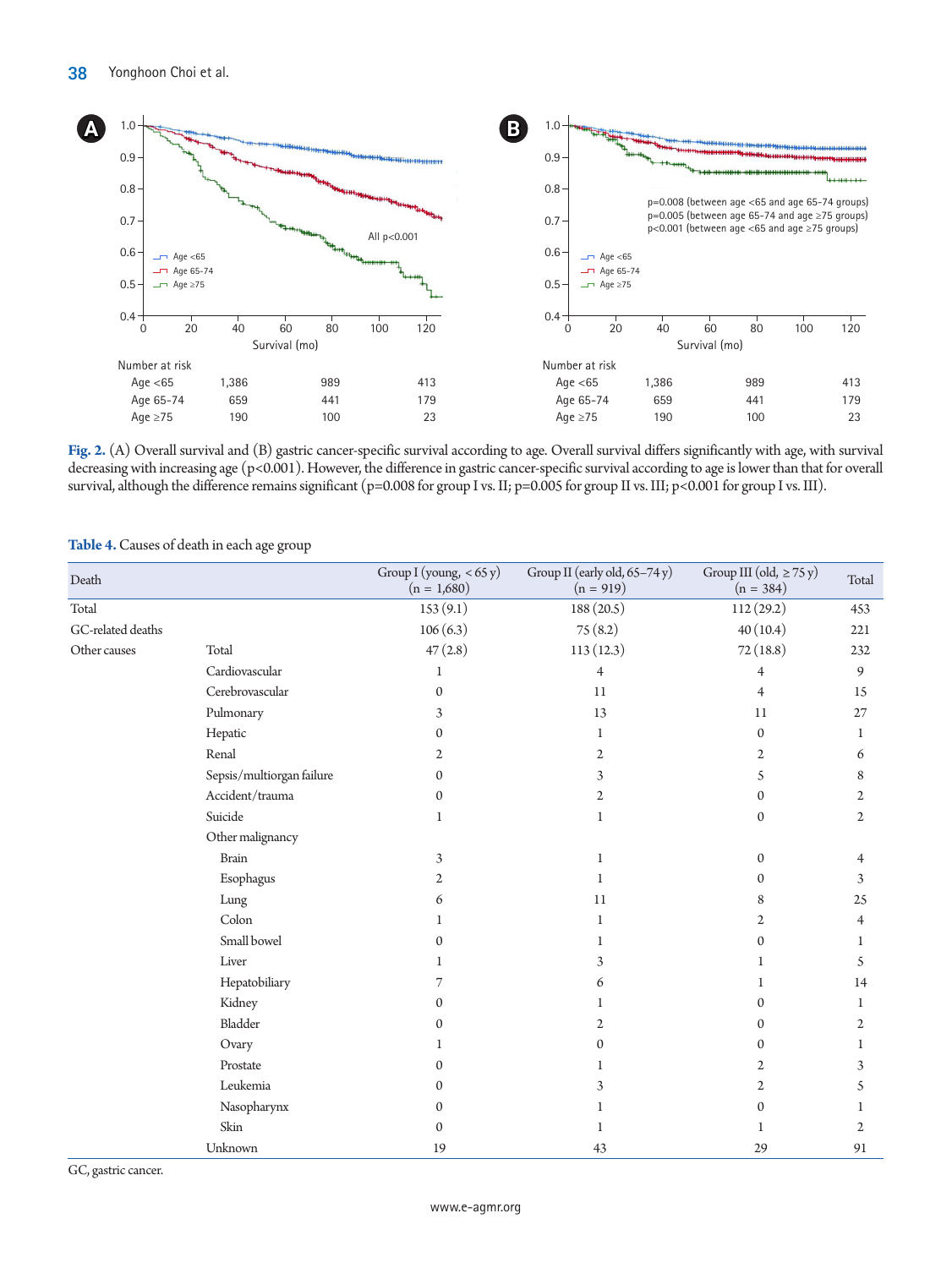logically, intestinal-type well-differentiated cancers are common while diffuse-type ones are rare, consistent with our observations. Approximately 8%–15% of cases present synchronous lesions at the time of diagnosis, likely due to the multifocal carcinogenic foci of atrophic gastritis and internal metaplasia. Hematological metastasis to the liver through the portal vein is common, whereas peritoneal seeding or lymph node metastasis is relatively rare compared to GC in younger patients. $8-10$ 

Several small-scale studies have reported on the treatment of GC in older adult patients, and most have reported similar results as that seen for GC in young patients. First, in the case of surgical treatment, very old adults ( $\geq 80$  years) showed more postoperative pulmonary complications compared to older adult patients aged 65–79 years; however, there was no difference in mortality.<sup>11)</sup> A study of GC patients over the age of 85, 81 and 89 patients who received conservative care and who underwent surgery, respective-ly, reported that surgery improved GC prognosis.<sup>[12](#page-8-5))</sup> Suematsu et al.<sup>13)</sup> reported similar overall postoperative complication and survival rates after total gastrectomy, even in patients > 75 years of age. Some studies have reported no statistically significant differences in complications according to age after gastrectomy and that surgical treatment is tolerable in old age. $14-16$  $14-16$  As it is often difficult to actively administer chemotherapy due to the presence of underlying diseases or organ dysfunction in older adult patients, Wakahara et  $al.^{17)}$  $al.^{17)}$  $al.^{17)}$  recommended active treatment such as surgery and adjuvant chemotherapy, if possible, and reported improved survival in older adult patients with advanced GC who received adjuvant chemotherapy for > 3 months. Meanwhile, another study reported that surgery alone improved survival compared to conservative treatment in older adults patients who were ineligible to receive che-motherapy.<sup>[18](#page-8-10))</sup>

However, careful decision-making is needed for the treatment of older adult patients with GC. First, Zhou et al.<sup>19)</sup> reported lower albumin levels, higher ASA (American Society of Anesthesiology) grades, comorbidities, tumors located in the upper third of the stomach, and advanced TNM stages in older adult patients with GC. Moreover, complications tended to increase with age, especially respiratory problems, and severe complications increased significantly in the old-old ( $\geq 80$  years); therefore, caution is needed in determining the treatment policy in extremely old patients. A previous study reported similar short-term outcomes according to age but inferior long-term prognosis in older adult patients and those with advanced cancer; therefore, the indications for surgery in older adult patients with advanced cancer require careful consideration. $^{20)}$  Lim et al.<sup>4)</sup> analyzed 1,107 patients who underwent surgery for GC between 2005 and 2009 by classifying them into three age groups ( <  $65$ ,  $65-74$ , and  $\geq 75$  years) and observed were

more advanced diseases and synchronous cancers in the older groups, suggesting the need for caution before determining the treatment method in these patients.

As mentioned above, we observed statistically significant differences in overall survival according to the age at which survival decreased as age increased; however, these differences were smaller for GC-specific survival, suggesting that not only the cancer itself but also other factors, such as comorbidities, may together affect the prognosis of older adult patients with GC. Factors other than age are more important in determining the prognosis of patients with GC. Tatli et al.<sup>[21](#page-8-13))</sup> suggested that the Eastern Cooperative Oncology Group (ECOG) performance status score was more important than age in determining treatment methods. Other researchers proposed comorbidities and nutritional status as prognostic factors in older adult patients with GC as poor nutritional status and multiple comorbidities were risk factors for death.<sup>22)</sup> An analysis of 1,658 patients diagnosed with GC based on the age of 45 years, GC in older patients showed male predominance, less aggressive features and less advanced stage than those in younger patients. And precancerous lesions including atrophic gastritis and intestinal metaplasia, overexpression of p53 and and human epidermal growth factor receptor 2 (HER2), and microsatellite instability (MSI) were more common in older patients than in younger patients. Moreover, tumors with p53 mutation, human epidermal growth factor receptor 2 (HER2) overexpression, and microsatellite instability (MSI) are more often observed in older adult patients. However, despite these clinical and pathological differences, cancer stage was the prognostic factor that most significantly affected patient survival.<sup>23)</sup> In addition, in the present study, overall survival was superior in women, while GC-specific survival was superior in men, especially in the 65–74-year age group. Additional analyses revealed trends of higher lymph node positivity and advanced cancer trends in women in that age group, although the differences were not statistically significant. While there remains uncertainty in the prognosis of GC according to sex, studies have reported a worse prognosis in women with advanced stomach cancer; thus, sex is also an important factor to consider in the treatment of older adult patients with  $GC^{24}$  $GC^{24}$  $GC^{24}$ .

Thus, active treatments such as surgery or chemotherapy can be considered even in older adult patients, and it is not reasonable to determine a treatment plan based on age alone. However, additional indicators should be considered in very old patients as we observed a significant increase in mortality. A previous study utilizing various scoring systems, including the ASA score, Charlson Comorbidity Index, and Glasgow Prognostic Score, reported that the scores of these indexes tend to be low in older adult patients.<sup>13)</sup> Poh and Teo<sup>25)</sup> proposed that the Edmonton Frailty Scale (EFS)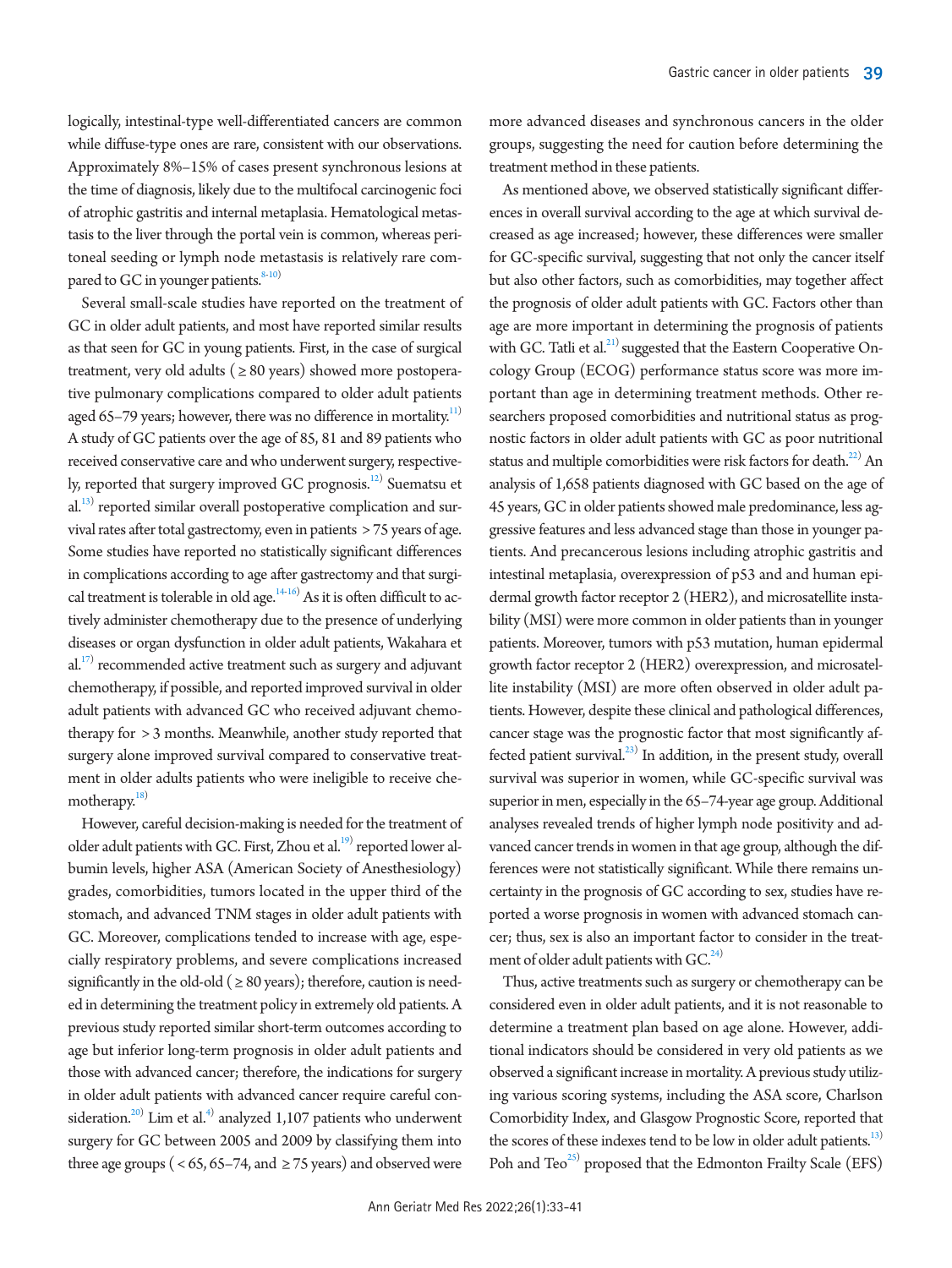might also be useful as a screening tool before elective cancer surgery in older adult patients. Our results suggested that these indicators should be used in patients > 75 years of age in sufficiently good general health condition before active treatments, such as surgery. In addition, active implementation of strategies of primary prevention, including *H. pylori* eradication, and secondary prevention, such as endoscopic surveillance, are needed to prevent GC. A recent Japanese study reported that while GC-related deaths in Japan declined overall, those in older adults did not, which the authors attributed to the fact that many older adults did not undergo regular screening.<sup>5)</sup> In addition, if available, endoscopic treatment of early cancer should be considered as the risk of complications has decreased due to the advancement of examination techniques; thus, endoscopic treatment is less invasive than surgery or systemic chemotherapy.

Our study had several limitations. First, there was potential bias due to its retrospective design. For instance, we could not determine all patient comorbidities, which could probably affect the overall survival results of patients; thus, there were some older patients in whom the cause of death was not clear. However, we attempted to analyze all causes of death in the medical and surgical cohorts. Second, as we analyzed only patients who underwent surgery, we could not compare our findings to patients who did not receive curative treatment or other treatments such as chemotherapy. Third, we could not confirm the history of *H. pylori* eradication despite *H. pylori* being a well-known risk factor for GC. As this was a retrospective study, the results of all three *H. pylori* tests and history of eradication treatment could not be confirmed in all patients. Further research is needed to determine the effect of *H. pylori* eradication on reducing GC incidence in older adult patients. Finally, as the 6th edition of the AJCC staging system was published in 2002, the 7th edition in 2010, $^{26)}$  $^{26)}$  $^{26)}$  and the 8th edition in  $2016$ , $^{27)}$  $^{27)}$  $^{27)}$  we could not adopt a consistent edition of the AJCC cancer staging system due to the long patient enrollment period. Despite these limitations, the number of patients with data from longterm follow-up in our study was relatively large and the histological type of cancer was accurately confirmed through surgical methods. Moreover, we performed additional subgroup analyses according to age (early old and old) and sex to observe the changes in overall and GC-specific survival.

In conclusion, cancer of the distal third of the stomach and intestinal-type histology were more commonly seen in older adults with GC, and the proportion of intestinal-type GC increased with age. We observed a statistically significant difference in overall survival according to the age at which survival decreased as age increased; however, this difference decreased in GC-specific survival. The risk factors for GC-related mortality were age, histological

type, and advanced cancer stage. While age was not the most important factor in determining the prognosis of GC, it remains one of the most important prognostic factors, along with cancer stage. Care should be taken when deciding on surgery for older adult patients with GC, considering their poorer survival outcomes. Various prognostic indicators such as age, sex, nutritional status, comorbidities, and performance status score should be used to consider patient functional, social, and emotional aspects.

# **ACKNOWLEDGMENTS**

## **CONFLICT OF INTEREST**

The researchers claim no conflicts of interest.

## **FUNDING**

This study was supported by the Seoul National University Bundang Hospital Research Fund (No. 02-2020-041).

## **AUTHOR CONTRIBUTION**

Conceptualization, NK; Data curation, YC, NK; Funding acquisition, NK; Supervision, DHL; Writing-original draft, YC, NK; Writing-review & editing, KWK, HHJ, JP, HY, CMS, YSP, DHL.

# <span id="page-7-4"></span>**SUPPLEMENTARY MATERIALS**

Supplementary materials can be found via [https://doi.org/10.](https://doi.org/10.
4235/agmr.21.0144) [4235/agmr.21.0144](https://doi.org/10.
4235/agmr.21.0144).

## **REFERENCES**

- <span id="page-7-0"></span>1. [Global Burden of Disease Cancer Collaboration. Global, region](https://www.ncbi.nlm.nih.gov/pubmed/31560378)[al, and national cancer incidence, mortality, years of life lost,](https://www.ncbi.nlm.nih.gov/pubmed/31560378)  [years lived with disability, and disability-adjusted life-years for 29](https://www.ncbi.nlm.nih.gov/pubmed/31560378)  [cancer groups, 1990 to 2017: a systematic](https://www.ncbi.nlm.nih.gov/pubmed/31560378) analysis for the Global Burden of Disease Study. JAMA Oncol 2019;5:1749-68.
- <span id="page-7-1"></span>2. Suh YS, Lee J, [Woo H, Shin D, Kong SH, Lee HJ, Shin A, Yang](https://doi.org/10.1002/cncr.32753)  [HK. National cancer screening program for gastric cancer in Ko](https://doi.org/10.1002/cncr.32753)[rea: nationwide treatment benefit and cost. Cancer 2020;126:](https://doi.org/10.1002/cncr.32753) [1929-39.](https://doi.org/10.1002/cncr.32753)
- <span id="page-7-3"></span><span id="page-7-2"></span>3. Statistics Korea. Causes of Death Statistics in 2020 [Internet]. Daejeon, Korea: Statistics Korea; 2021 [cited 2022 Mar 20]. Available from: [http://kostat.go.kr/portal/eng/pressReleas](http://kostat.go.kr/portal/eng/pressReleases/1/index.board?bmode=read&bSeq=&aSeq=414516&pageNo=5&rowNum=10&navCount=10&currPg=&searchInfo=&sTarget=title&sTxt=deat)[es/1/index.board?bmode = read&bSeq = &aSeq = 414516&](http://kostat.go.kr/portal/eng/pressReleases/1/index.board?bmode=read&bSeq=&aSeq=414516&pageNo=5&rowNum=10&navCount=10&currPg=&searchInfo=&sTarget=title&sTxt=deat) [pageNo = 5&rowNum = 10&navCount = 10&currPg = &](http://kostat.go.kr/portal/eng/pressReleases/1/index.board?bmode=read&bSeq=&aSeq=414516&pageNo=5&rowNum=10&navCount=10&currPg=&searchInfo=&sTarget=title&sTxt=deat) [searchInfo = &sTarget = title&sTxt = deat](http://kostat.go.kr/portal/eng/pressReleases/1/index.board?bmode=read&bSeq=&aSeq=414516&pageNo=5&rowNum=10&navCount=10&currPg=&searchInfo=&sTarget=title&sTxt=deat).
- 4. [Lim JH, Lee DH, Shin CM, Kim N, Park YS, Jung HC, et al.](https://doi.org/10.3346/jkms.2014.29.12.1639)  [Clinicopathological features and surgical safety of gastric cancer](https://doi.org/10.3346/jkms.2014.29.12.1639)